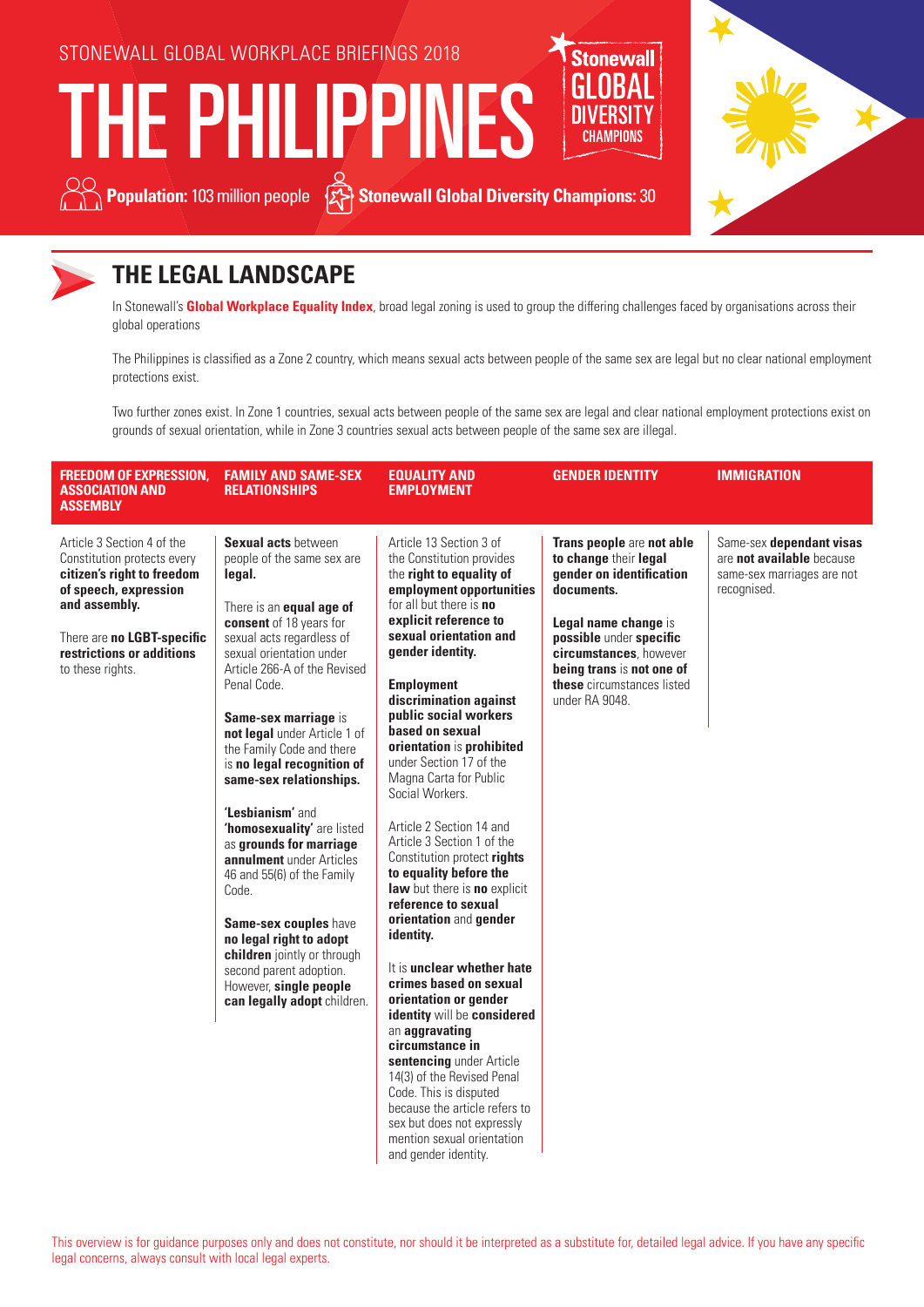

## **A VIEW FROM THE PHILIPPINES**

**GALANG** is a Philippine organisation with a special focus on the rights of lesbians, bi women and trans men. Established in 2008, the group works to empower urban poor LBT people to attain social and economic equality.



**Maroz Ramos**, Deputy Executive Director of GALANG, spoke to Stonewall about the situation for LGBT people in the Philippines.

### **Everyday life**

In general LGBT people still experience discrimination, bullying and sometimes even violence throughout the country. As no national antidiscrimination law offers protection, many LGBT people cannot claim their basic rights and can be discriminated against at work, denied access to services, and so on. In general, foreign LGBT people experience less overt discrimination and harassment than local LGBT people but this doesn't mean that they never do. It's also still very challenging for LGBT people to come out to their families. Those who do are often rejected and thrown out of their homes. This can lead to the inability to finish school and they are more likely to experience poverty. However, we have also seen positive changes in recent years. While the media often portrays LGBT people in a stereotypical and negative way, some positive LGBT role models are starting to emerge, both in the media and in politics. This will have a positive impact on LGBT people in the Philippines.

#### **LGBT groups and advocacy**

LGBT groups operate across the country, offering support and working to advance equality. Many groups are working on introducing comprehensive anti-discrimination legislation in the Philippines. While 15 cities have local anti-discrimination legislation, there is no national law protecting LGBT people from discrimination. A proposed national bill has been in congress for 18 years. While progress has been slow, there have been recent positive developments. We also have a sizable number of congress members who are in favour of the bill and who help us push for it.

#### **Healthcare**

While national healthcare insurance exists, there is little to no specialised healthcare for LGBT people. There are no specialised services for trans people and no hormone therapy is available. Trans people who wish to transition medically need to travel to another country, but many cannot afford this. When LGBT people seek to access general healthcare, they often face discrimination and verbal harassment from staff.

#### **Workplace**

Accessing work is often very difficult for people who are visibly LGBT. If an applicant's gender expression is perceived to be outside the male-female binary, they are often not hired no matter their qualifications. Many LGBT people only find work in the informal sector or even have to move abroad. Those who do find work often experience discrimination and harassment by colleagues. LGBT employees are often told to change their physical appearance to look more 'feminine' or 'masculine'. Many also hide their sexual orientation and gender identity to be treated more equally.

Employers can and should make sure their policies are LGBT inclusive. This reaches from explicit anti-discrimination policies and more flexible dress codes to equal partner benefits. It's also incredibly important to train and educate staff on LGBT issues. This can help eliminate discrimination from recruitment processes and help change the hearts and minds of co-workers. Many LGBT organisations in the Philippines, such as GALANG, offer such training and can help organisations become more LGBT inclusive.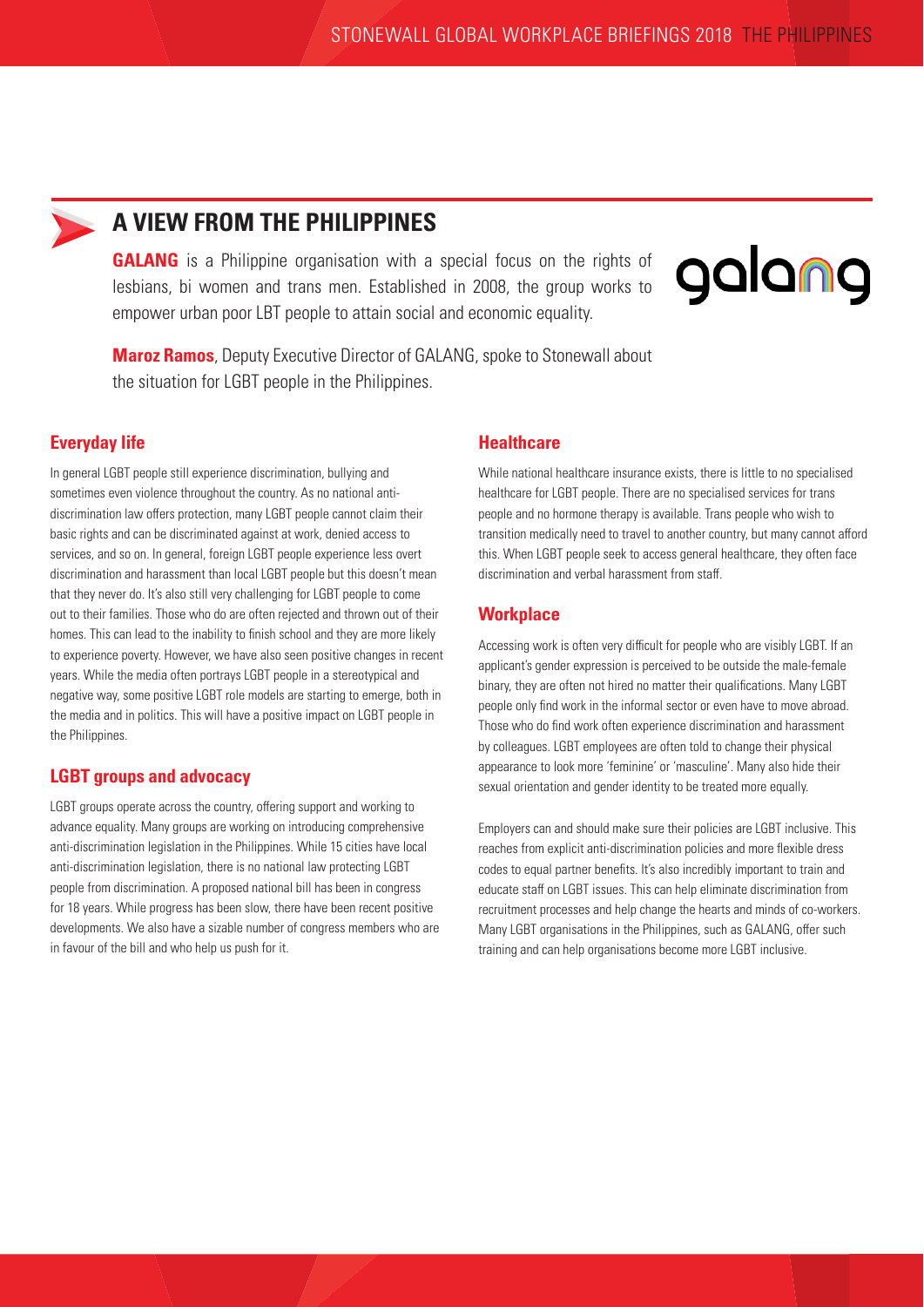

## **LGBT INCLUSION IN THE WORKPLACE**

### THE FOUNDATIONS

There are several steps employers can take to start creating a supportive workplace environment for their LGBT employees in the Phillipines:



**Consult local LGBT organisations to understand the local context for LGBT people**

**Introduce explicitly LGBT-inclusive anti-discrimination and bullying and harassment policies**



**Train HR staff and promote inclusive policies**

**Carry out LGBT-inclusive diversity training**

**Encourage senior managers to promote their commitment to LGBT inclusion and equality** 

## NEXT STEPS

Once a foundation has been built, there are further steps employers can take to bring about positive change for LGBT people. For example:



 $\bigvee$ 

Audit and extend partner benefits to same-sex partners<br> **A** Patchlick and two concernent mechanisms like LCDT

Establish employee engagement mechanisms like LGBT<br>
networks and allies programmes<br> **Property ACDIT networks and allies programmes**

**Carry out LGBT awareness-raising events**



**Partner with local LGBT groups to advance LGBT equality beyond the workplace**

**Work with suppliers and partners to advance LGBT workplace equality**

Employers can improve their initiatives by participating in Stonewall's Global Workplace Equality Index - a free benchmarking tool offering a clear roadmap to LGBT inclusion in the workplace. **www.stonewall.org.uk/gwei**



## **LEARN FROM STONEWALL'S GLOBAL DIVERSITY CHAMPIONS**

#### **Thomson Reuters**

With support from Thomson Reuters' (TR) global LGBT staff network, a local chapter was set up in the Philippines in 2012. Through forums, reverse-mentor programmes and training, the network focuses on awareness raising to create inclusive workplaces for LGBT employees. The network is also instrumental in reviewing internal practices. For example, they worked with the HR team to make TR the first organisation in the Philippines to offer partner benefits to employees in same-sex relationships. This process involved cooperating with, and changing the practices of, vendors and suppliers to offer same-sex couple benefits across healthcare, pension schemes and insurance. TR now works with other businesses in the Philippines encouraging them to introduce equal benefits. For example, TR shares its best practice as a founding member of the Philippine Financial Industry Pride, a network of companies working for LGBT equality. TR also engages with local Philippine businesses, inviting them to awareness-raising events. Nowadays, many of TR's applicants state that they wish to work for TR because of its inclusive workplace culture and equal partner benefits.

### **Accenture**

**Rica Paras** is senior manager for Technology at Accenture. She is also the Pride at Accenture network lead in Southeast Asia and a network member in the Philippines. Rica shares her experiences in the network:

**How did you get involved with the network?** I'm active in several LGBT groups and speak publicly about my experience as a trans woman in the Philippines. It was natural to join the network when I started at Accenture in 2013. Back then, the network had around 50 members, now we have more than 500.

Why is it important to have a network in the Philippines? When the network started in 2005, only allies were members. At the time, LGBT employees did not feel comfortable being out. It's difficult when no anti-discrimination laws exist for LGBT people. Now, however, many LGBT employees are members, which shows the network's positive impact at Accenture. The fact that senior leaders support the network also sends a strong message and enables LGBT employees to bring their authentic selves to work.

**What activities does the network organise?** We focus a lot on education, for example through allies training programmes and awareness-raising events. For one panel event, we invited a famous TV show host who identifies as LGBT. We also march in Manila Pride alongside other businesses and exchange best practices as a member of the Financial Industry Pride.

**What have some of the network's biggest achievements been?** Thanks to the hard work of the network and Accenture, we now have gender-neutral bathrooms and a gender dress policy based on self-identification. We also offer equal employee partner benefits regardless of sexual orientation.